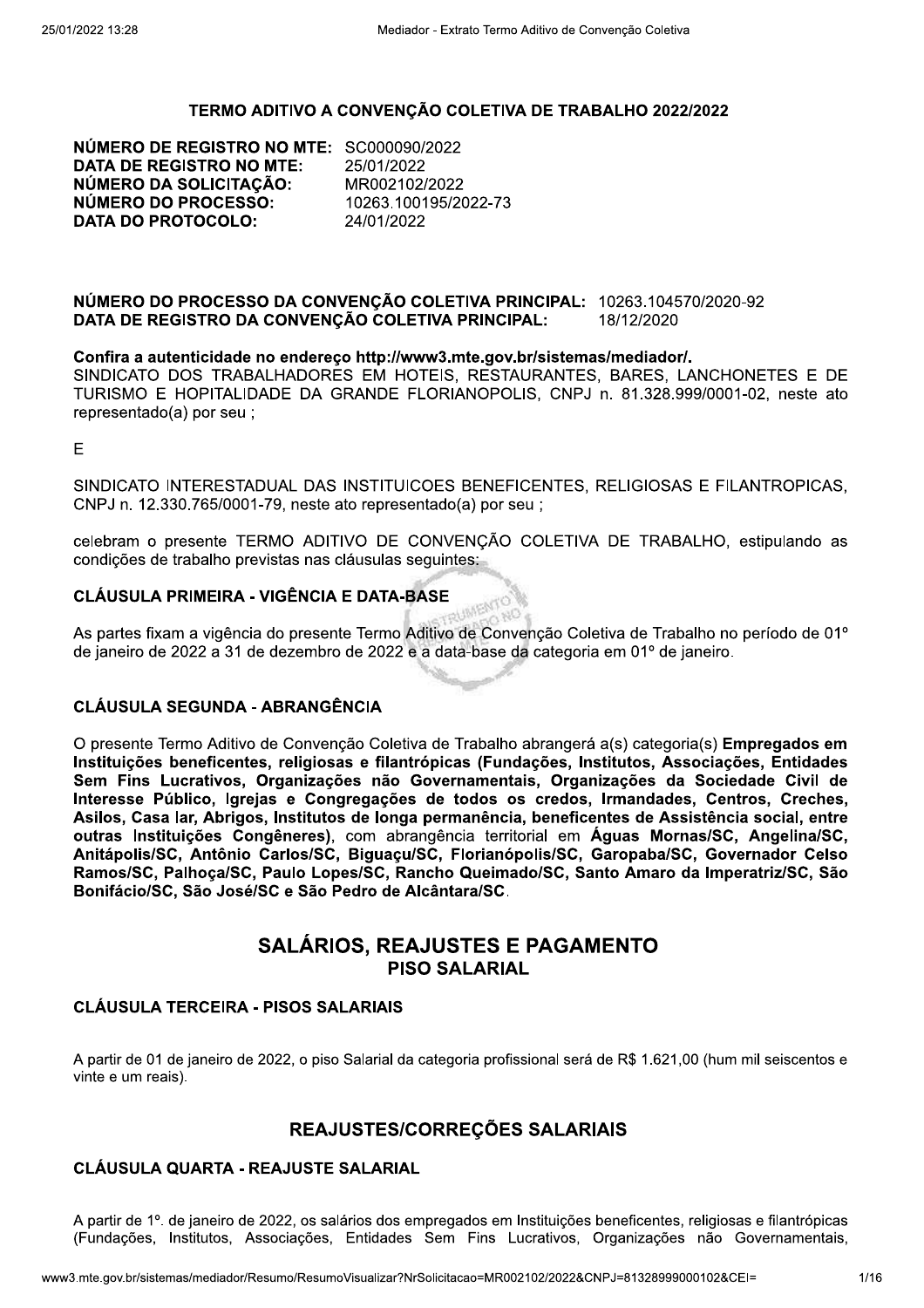Organizações da Sociedade Civil de Interesse Público, Igrejas e Congregações de todos os credos, Irmandades, Centros, Creches, Asilos, Casa lar, Abrigos, Institutos de longa permanência, beneficentes de Assistência social. entre outras Instituições Congêneres) serão reaiustados mediante aplicação do índice correspondente à 10.16% (dez vírgula dezesseis por cento), índice esse a ser aplicado sobre os salários vigentes em janeiro /2021 para os admitidos até aquela data.

Parágrafo 1º As Instituições Beneficentes, Religiosas e Filantrópicas poderão compensar os adiantamentos legais ou espontâneos pagos no período, salvo os decorrentes de promoção, término de aprendizagem, transferência de cargo, função, estabelecimento ou localidade e equiparação salarial determinada por sentença judicial transitada em julgado.

Parágrafo 2º Os empregados admitidos após o mês de maio terão a correção salarial aplicada na proporção do tempo de serviço na empresa, respeitando o art. 461 e §§ da CLT e inciso XXX do Artigo 7 da CF/88.

## **PAGAMENTO DE SALÁRIO – FORMAS E PRAZOS**

#### **CLÁUSULA QUINTA - MULTA MORA SALARIAL**

Em caso de mora salarial a instituição pagará ao empregado 5% (cinco por cento) ao dia sobre o salário vencido, desde que configurada a culpa da instituição no atraso do pagamento.

### **CLÁUSULA SEXTA - COMPROVANTE DE PAGAMENTO**

As Instituições Beneficentes, Religiosas e Filantrópicas fornecerão obrigatoriamente aos seus empregados, envelope mensal de pagamento ou documento equivalente, contendo além da identificação da instituição, discriminação de todos os valores pagos e descontados.

### CLÁUSULA SÉTIMA - CÓPIA DO CONTRATO DE TRABALHO

As Instituições Beneficentes, Religiosas e Filantrópicas se obrigam a registrar o contrato na CTPS do empregado e se houver contrato escrito, entregar a segunda via do contrato ao empregado.

## **REMUNERAÇÃO DSR**

### CLÁUSULA OITAVA - TRABALHO EM DOMINGOS E FERIADOS. PAGAMENTO DOS SALÁRIOS

a) A folga semanal do empregado deve ser concedida no máximo depois de seis dias de trabalho, pode ocorrer em qualquer dia da semana e no prazo máximo de três semanas deve coincidir com o Domingo.

b) Nas atividades em que não for possível a suspensão do trabalho nos dias de feriados civis e religiosos, a remuneração será paga em dobro, salvo se o empregador determinar outro dia de folga, sem prejuízo da remuneração relativa ao repouso semanal.

# **GRATIFICAÇÕES, ADICIONAIS, AUXÍLIOS E OUTROS ADICIONAL DE HORA-EXTRA**

## CLÁUSULA NONA - HORAS EXTRAORDINÁRIAS

As horas extraordinárias trabalhadas até o limite de 02 (duas) horas diárias serão remuneradas com o adicional de 60% (sessenta por cento) e as subsequentes com o adicional de 100% (cem por cento) sobre o valor da hora normal.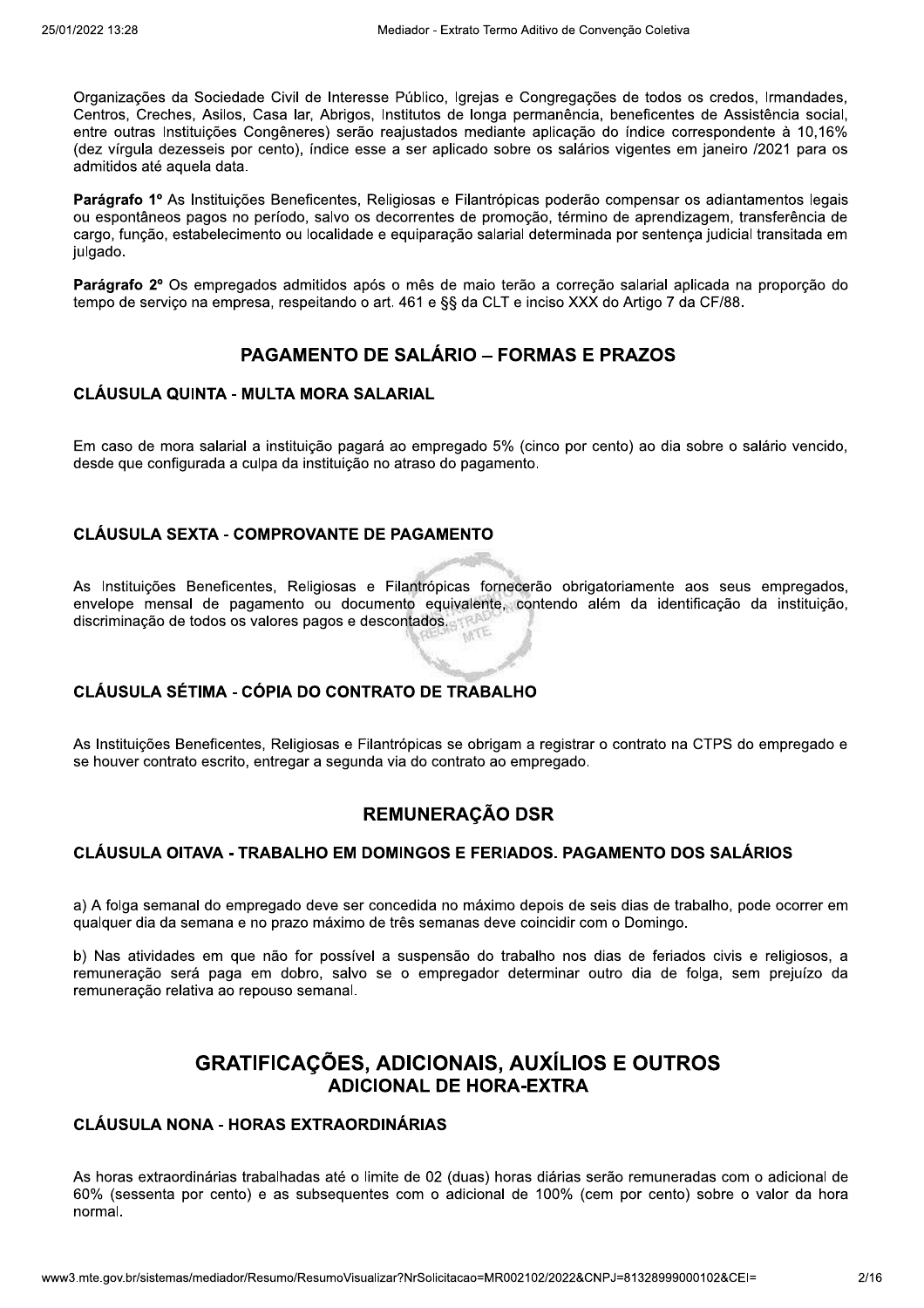## **ADICIONAL NOTURNO**

### **CLÁUSULA DÉCIMA - ADICIONAL NOTURNO**

O trabalho noturno será pago com adicional de 35% (trinta e cinco por cento) incidentes sobre o valor da hora diurna.

Parágrafo 1º O trabalho noturno é aguele executado entre as 22h00min (vinte e duas) horas de um dia e 05h00min (cinco) horas do dia seguinte, sendo à hora, nesse período, composta de 52h30min (cinguenta e dois minutos e trinta sequndos).

Parágrafo 2º Prorrogada a jornada noturna, é devido o adicional noturno quanto às horas prorrogadas. (incide o adicional noturno sobre horas laboradas após as 05:00 horas da manhã - § 5º, do art. 73 da CLT, Súmula 60 do TST); (nova)

## **ADICIONAL DE INSALUBRIDADE**

### **CLÁUSULA DÉCIMA PRIMEIRA - ADICIONAL DE INSALUBRIDADE**

Para os empregados das Instituições Beneficentes, Religiosas e Filantrópicas que trabalhem em condições insalubres, acima dos limites de tolerância estabelecidos pelo Ministério do Trabalho, fica assegurado à percepção do adicional de insalubridade no percentual de 40% (quarenta por cento), 20% (vinte por cento) ou 10% (dez por cento), segundo a classificação em grau máximo, médio ou mínimo respectivamente, a incidir sobre o piso da categoria.

Parágrafo 1º - A caracterização e a classificação da insalubridade, segundo as normas do ministério do Trabalho. far-se-ão através de laudo elaborado por Médico do trabalho ou Engenheiro do Trabalho, devidamente registrados no Ministério do Trabalho.

Parágrafo 2º - A eliminação do risco a saúde ou integridade física do empregado, inclusive decorrente do fornecimento de equipamentos de proteção individual ou coletivo aprovados pelo órgão competente, exclui o pagamento do respectivo adicional de insalubridade, mediante apresentação de novo laudo técnico.

Parágrafo 3º - A recusa ou reiterada inobservância do uso de equipamentos de proteção individual fornecido ao empregado pelo empregador, enseja motivo para dispensa por justa causa.

Parágrafo 4º - O adicional de insalubridade é estipulado para remunerar um mês inteiro, nele já incluído os repousos.

Parágrafo 5º - Por ocasião da cessação do contrato individual de trabalho, as Instituições Beneficentes, Religiosas e Filantrópicas fornecerão ao Empregado, que tenha exercido suas funções nas condições do caput desta cláusula, além, dos documentos exigidos por lei, o Perfil Profissiográfico Previdenciário – PPP.

# **AUXÍLIO ALIMENTACÃO**

### CLÁUSULA DÉCIMA SEGUNDA - AUXÍLIO ALIMENTAÇÃO

Caso haja prestação de serviços externos, fora do município para o qual foi contratado, será pago ao empregado auxílio alimentação no valor mínimo de R\$ 23,13 (vinte e três reais e treze centavos) por refeição, ressaltando-se que o referido valor não integra a remuneração do mesmo para fins trabalhistas e previdenciários.

### **CLÁUSULA DÉCIMA TERCEIRA - FORNECIMENTO GRATUITO DE LANCHES**

As Instituições Beneficentes, Religiosas e Filantrópicas fornecerão gratuitamente, lanches para seus empregados quando estes, em caráter excepcional, estiverem trabalhando em regime de horas extras. As Instituições Beneficentes, Religiosas e Filantrópicas que não dispuserem de cantina ou refeitório deverão destinar um local em condições de higiene a fim de que seus empregados possam lanchar.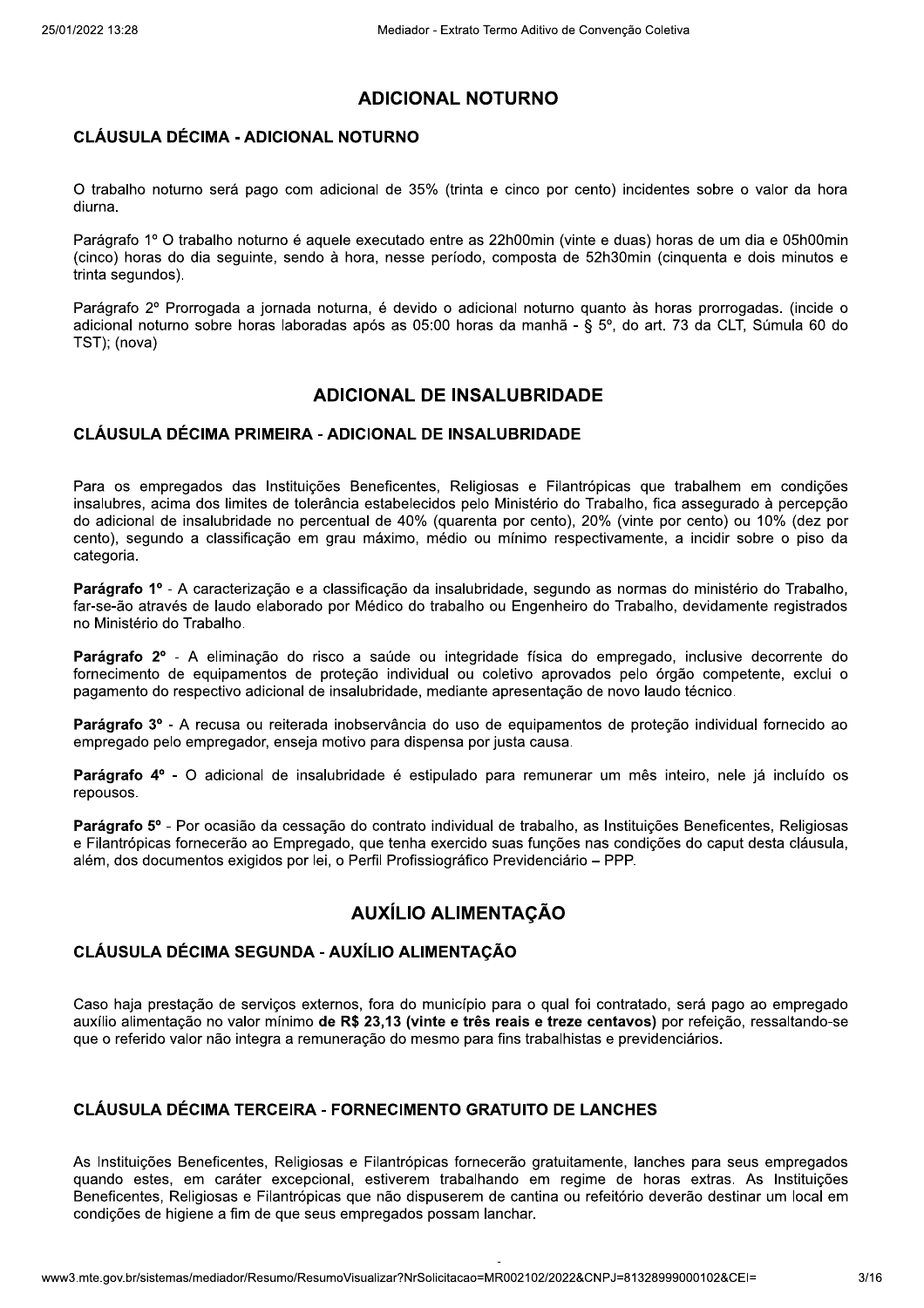# **OUTROS AUXÍLIOS**

## **CLÁUSULA DÉCIMA QUARTA - BEM ESTAR SOCIAL**

Fica estabelecida a obrigatoriedade de cumprimento do benefício Bem-Estar Social, garantindo melhores condições à categoria e concedendo vantagens e segurança aos trabalhadores e empregadores, devendo ser cumprida nas condições a seguir.

### **PARÁGRAFO PRIMEIRO**

Conforme definido ficou estabelecido a contratação do plano OURO com as seguintes condições:

| <b>ASSISTÊNCIAS PARA OS TRABALHADORES</b>               |                   |                 |                                                                                                                                                             |
|---------------------------------------------------------|-------------------|-----------------|-------------------------------------------------------------------------------------------------------------------------------------------------------------|
| <b>BENEFÍCIOS</b>                                       | <b>VALOR</b>      | <b>PARCELAS</b> | <b>DESCRIÇÃO</b>                                                                                                                                            |
| <b>KIT NATALIDADE</b>                                   | R\$450,00         |                 | Nascimento de filho(a) da<br>empregada titular.                                                                                                             |
| <b>ICESTA BÁSICA</b>                                    | R\$ 500,00        | 1               | Afastamento por doença por<br>período superior a 60 dias.                                                                                                   |
| COMPLEMENTO DE<br>REMUNERAÇÃO POR<br><b>AFASTAMENTO</b> | R\$ 1.000,00      | 1               | Afastamento por doença por<br>período superior a 90 dias.                                                                                                   |
| <b>REEMBOLSO CRECHE</b>                                 | R\$ 600,00        | 1               | Matrícula do(a) filho(a) em<br>creche particular.                                                                                                           |
| <b>CASAMENTO</b>                                        | R\$ 900,00        | 1               | Em caso de casamento do<br>ltitular.                                                                                                                        |
| <b>APOSENTADORIA</b>                                    | R\$ 2.000,00      | 1               | Aposentadoria do titular.                                                                                                                                   |
| <b>REEMBOLSO MATERIAL</b><br>ESCOLAR                    | Até R\$<br>500,00 | 1               | Aquisição de material escolar<br>de filho(s) matriculado(s) em<br>escola particular no ensino<br>fundamental I (do 1º ao 5º<br>ano).                        |
| ASSISTÊNCIA<br>TELEORIENTAÇÃO - ALÔ<br>lSAÚDE           |                   |                 | Assistência realizada por<br>profissionais enfermeiros por<br>WhatsApp ou plataforma<br>similar, para teleorientação a<br>pacientes com ou sem<br>sintomas. |
| ASSISTÊNCIA<br>NUTRICIONAL                              |                   |                 | Disponibiliza apoio nutricional<br>ao titular por telefone.                                                                                                 |
| ASSISTÊNCIA FITNESS                                     |                   |                 | Disponibiliza assistência<br>"personal fitness" ao titular por<br>telefone.                                                                                 |
| ASSISTÊNCIA<br>PSICOLÓGICA                              |                   |                 | Disponibiliza apoio psicológico<br>ao titular por telefone ou<br>videochamada, priorizando a<br>saúde mental.                                               |
| ASSISTÊNCIA JURÍDICA                                    |                   |                 | Disponibiliza orientação<br>jurídica on-line ao titular (chat<br>ou parecer).                                                                               |
| <b>CLUBE DE VANTAGENS</b>                               |                   |                 | Rede nacional de descontos.                                                                                                                                 |

| <b>COBERTURAS SECURITÁRIAS PARA OS TRABALHADORES</b> |              |                      |
|------------------------------------------------------|--------------|----------------------|
| <b>BENEFÍCIOS</b>                                    | <b>VALOR</b> | <b>DESCRIÇÃO</b>     |
| <b>IMORTE ACIDENTAL - MA</b>                         | R\$ 5.000,00 | Morte do segurado em |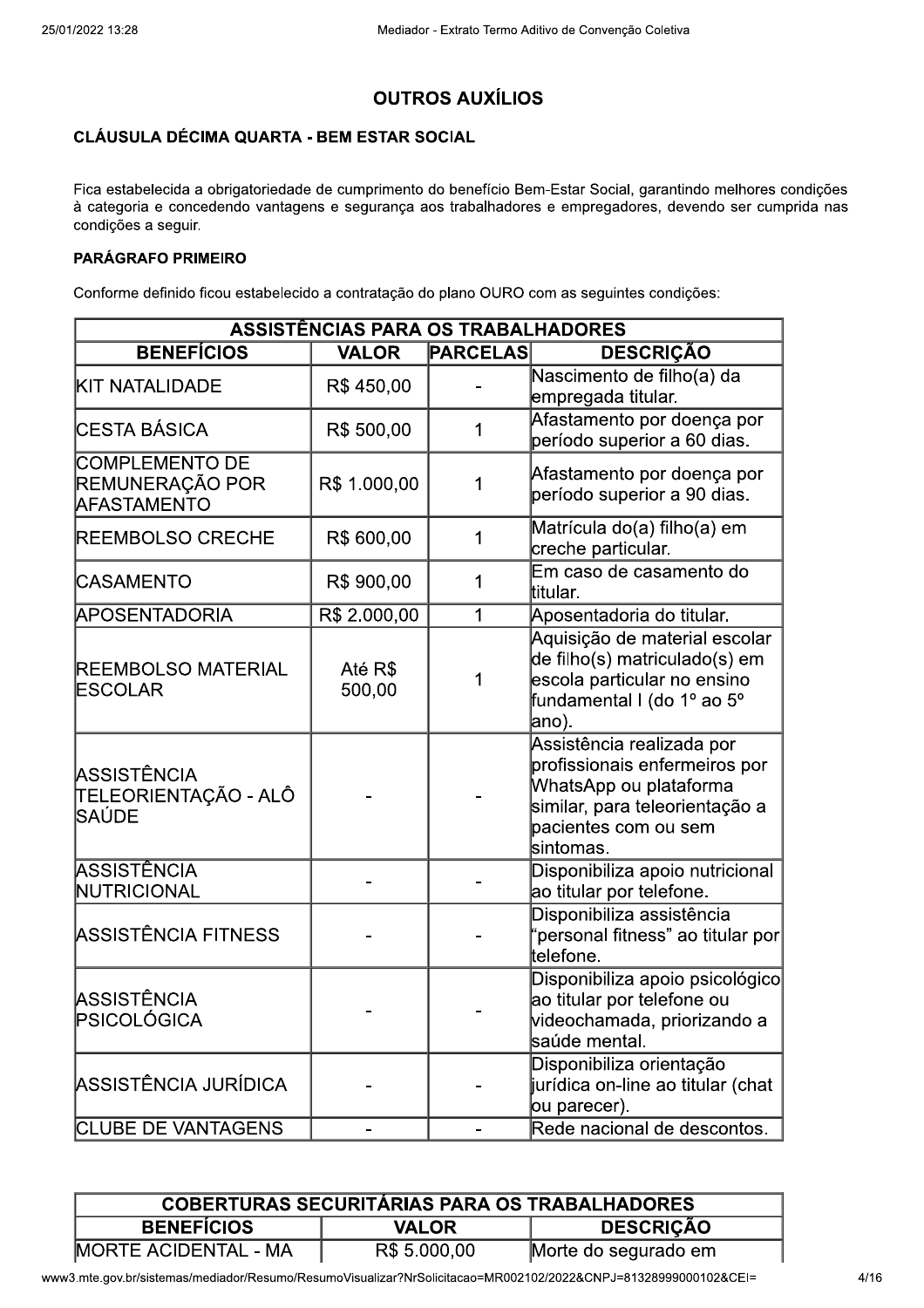|                                                                         |                                      | consequência exclusiva de<br>acidente pessoal coberto,<br>exceto se decorrente de<br>riscos excluídos.                               |
|-------------------------------------------------------------------------|--------------------------------------|--------------------------------------------------------------------------------------------------------------------------------------|
| DIÁRIA DE INTERNAÇÃO<br><b>HOSPITALAR POR</b><br><b>ACIDENTE - DIHA</b> | Até 30 diárias de R\$<br>200,00 cada | Em caso de hospitalização<br>causada exclusivamente por<br>acidente pessoal coberto,<br>exceto se decorrente de<br>riscos excluídos. |
| 4 SORTEIOS MENSAIS<br>(SÉRIE FECHADA)                                   | R\$ 500,00                           | Valores líquidos de Imposto<br>de Renda.                                                                                             |

| <b>ASSISTÊNCIAS PARA AS EMPRESAS</b>                             |                     |                 |                                                                                                                                 |
|------------------------------------------------------------------|---------------------|-----------------|---------------------------------------------------------------------------------------------------------------------------------|
| <b>BENEFÍCIOS</b>                                                | <b>VALOR</b>        | <b>PARCELAS</b> | <b>DESCRIÇÃO</b>                                                                                                                |
| <b>REEMBOLSO DE</b><br><b>RESCISÃO</b>                           | Até R\$<br>2.000,00 |                 | Pagamento de rescisão de<br>empregado com no mínimo<br>sete anos de vínculo<br>empregatício ininterrupto em<br>regime CLT.      |
| CAPACITAÇÃO<br>PROFISSIONAL                                      | R\$ 1.000,00        |                 | Verba para treinamento em<br>razão da admissão de<br>trabalhador acima de 60 anos<br>ou que tenha deficiência ou<br>estagiário. |
| LICENÇA-PATERNIDADE                                              | R\$450,00           |                 | Licença do empregado titular.                                                                                                   |
| LICENÇA-MATERNIDADE                                              | R\$ 600,00          |                 | Licença da empregada titular.                                                                                                   |
| <b>AFASTAMENTO POR</b><br><b>ACIDENTE DE</b><br><b>EMPREGADO</b> | R\$ 1.500,00        |                 | Afastamento do titular por<br>acidente, superior a 30 dias.                                                                     |

| <b>COBERTURA SECURITÁRIA PARA AS EMPRESAS</b>                       |                  |                                                                                                                                                                                  |
|---------------------------------------------------------------------|------------------|----------------------------------------------------------------------------------------------------------------------------------------------------------------------------------|
| <b>BENEFÍCIOS</b>                                                   | <b>VALOR</b>     | <b>DESCRIÇÃO</b>                                                                                                                                                                 |
| RESCISÃO TRABALHISTA<br><b>EM CASO DE MORTE</b><br><b>ACIDENTAL</b> | Até R\$ 2.000,00 | Reembolso de despesas com<br>pagamento de verbas<br>rescisórias, em consequência<br>exclusiva de morte acidental<br>do segurado, exceto se<br>decorrente de riscos<br>excluídos. |

### **PARÁGRAFO SEGUNDO**

 $\mathbf{L}$ O Empregador receberá por e-mail um usuário e senha para acesso ao Portal do Cliente. Toda movimentação de empregados será feita diretamente pelo portal, ainda, 2ª via de boletos, extrato de vidas ativas, certificados, bem como demais informações do benefício estarão disponíveis pelo portal, que deverá ser acessado pelo endereço: www.centraldosbeneficios.com.br/portal.

O Manual de Orientações e Regras, que estabelece os critérios para utilização dos benefícios desta cláusula,  $II.$ estará disponível no acesso de cada empregador pelo portal.

Ш. Para direito ao benefício o empregador, obrigatoriamente, contribuirá com o valor mensal de R\$ 22,45 (vinte e dois reais e quarenta e cinco centavos) por empregado. O empregador ainda se compromete a arcar mensalmente com o custo integral do referido benefício para cada um dos seus empregados, sendo vedado qualquer desconto do mesmo.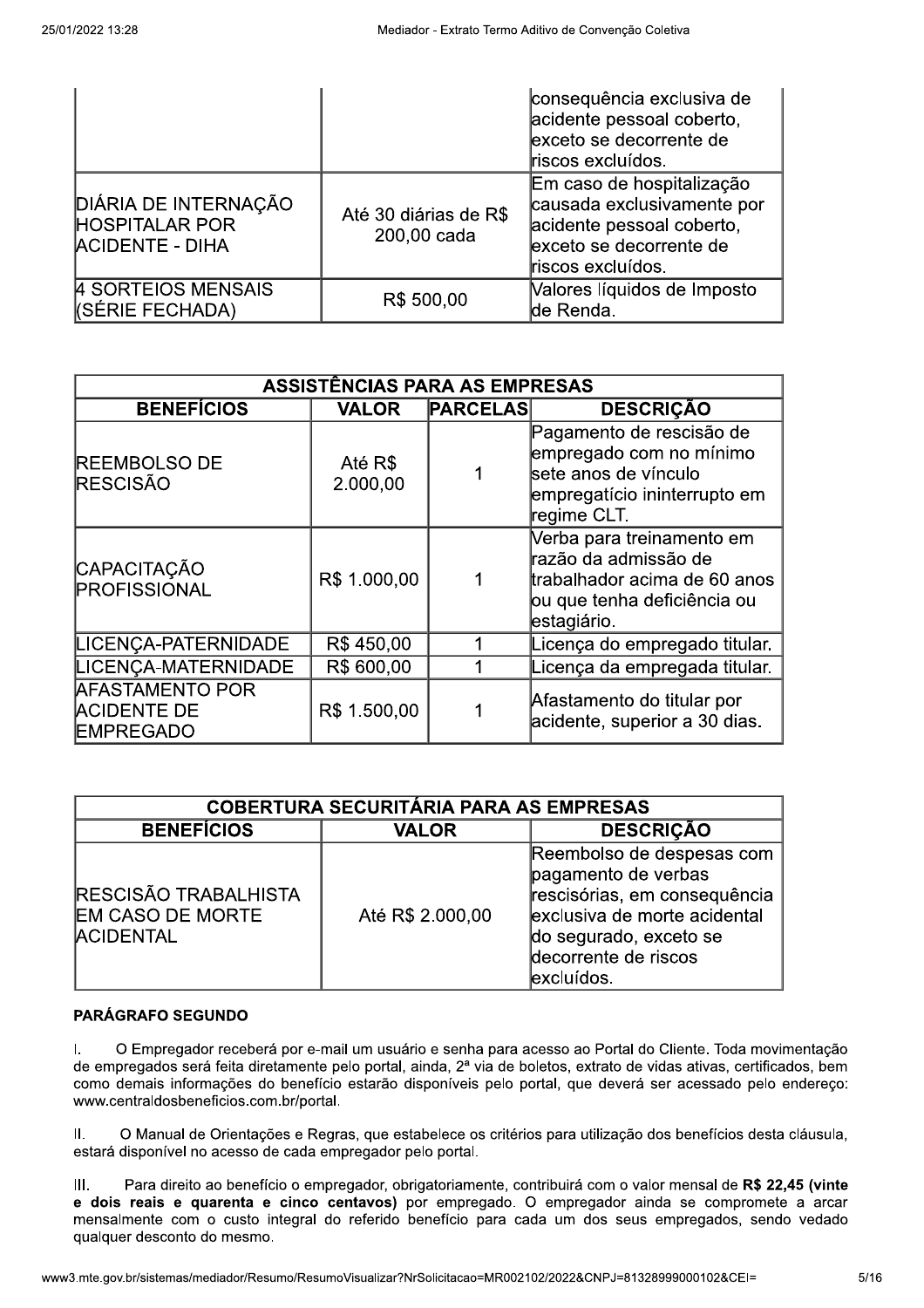IV. O Empregador deverá efetuar o pagamento, através de boleto bancário enviado previamente pela Administradora por e-mail, até o dia 10 do mês subsequente à inclusão do empregado para exercício do benefício,

V. Eventuais alterações na tabela contratada bem como reajuste do benefício, quando houver, serão válidas a partir no mês subsequente ao registro de novo instrumento coletivo ou por termo aditivo a esta CCT.

#### **PARÁGRAFO TERCEIRO**

I - O Empregador, por meio Portal do Cliente, deverá informar os seguintes dados dos empregados; NOME COMPLETO, CPF, DATA DE NASCIMENTO, TELEFONE CELULAR DO EMPREGADO, E-MAIL DO **EMPREGADO. NOME DA MÃE. DATA DE ADMISSÃO E OU DEMISSÃO.** até o dia 25 de cada mês contendo os empregados admitidos e ou demitidos. Sendo a vigência iniciada no próprio mês do envio destes dados.

III - Para inclusão ou exclusão no benefício, caso o dia padrão para envio da planilha caia em finais de semana ou feriados, o envio deverá ser antecipado para o último dia útil que anteceda o dia 25.

IV - Caso o empregador, por algum motivo, não conseguir informar dentro do prazo estipulado, não será possível efetuar alterações no boleto e vigência do benefício.

#### PARÁGRAFO QUARTO

I - Para garantia das coberturas e assistências contratadas por intermédio desta negociação coletiva, o Empregador deverá proceder ao pagamento do valor estipulado para a garantia do benefício.

Il - No caso de trabalhadores afastados antes do início do Bem-Estar Social, o Empregador fica isento da obrigatoriedade de inclusão até que este retorne às suas atividades.

III - No caso de trabalhadores afastados após sua inclusão no referido benefício, o Empregador continua responsável pelo pagamento da mensalidade dos mesmos.

IV - Caso o empregado tenha trabalhado no mínimo um dia, ele ficará ativo no benefício até o último dia do mês, sendo assim, o nome dele constará no boleto de vigência referente ao mês coberto, lembrando que o Empregador deverá informar a demissão no prazo correto.

V - O presente benefício, aplica-se a todos empregados em qualquer modalidade de contrato de trabalho, sendo elas: contrato de trabalho por tempo indeterminado, por prazo determinado, incluindo período de experiência, temporário e outros.

VI - Todos os empregados receberão um Certificado Individual expedido pela seguradora contratada, o mesmo estará disponível no Portal do Cliente.

#### **PARÁGRAFO QUINTO**

I - A inadimplência de qualquer boleto em atraso igual ou superior a 20 (vinte) dias do vencimento original acarretará a suspensão de todos os empregados no benefício.

II - Após a quitação de todas as pendências, o empregador deverá dar novo aceite no termo de adesão e assim encaminhar através dos meios disponíveis a relação de empregados atualizada para reinclusão, e eles serão incluídos com nova data de vigência.

III - Com a suspensão da utilização por inadimplência, o empregador será responsável pelos custos advindos da necessidade de uso de cada beneficiário e deverá efetuar o ressarcimento em dobro dos meses em que o empregado não esteve ativo no benefício, a título de indenização.

IV - Em função da continuidade da inadimplência a cobrança será judicial, e ainda, o título poderá ser protestado, por descumprimento desta CCT, o que não isenta o empregador da quitação de pagamento(s) pendente(s).

#### **PARÁGRAFO SEXTO**

I - Os empregadores que oferecem os mesmos benefícios previstos nesta cláusula aos seus empregados por meio de outro prestador contratado, ficam isentas de cumprir a obrigatoriedade com a parceria mencionada nesta cláusula, desde que fique comprovado, que a empresa contratada garanta o pagamento dos benefícios e vantagens previstos no parágrafo primeiro desta cláusula e desde que, não sejam inferiores e/ou em menor quantidade dos que lá estão elencados. Sendo ainda necessário comprovação anual da permanência dos empregados no benefício contratado.

Il - Para análise das condições do benefício oferecido, o empregador deve enviar para o e-mail: sitratuh@sitratuh.org.br, cópia do contrato ou proposta com o prestador de serviço, a relação dos empregados que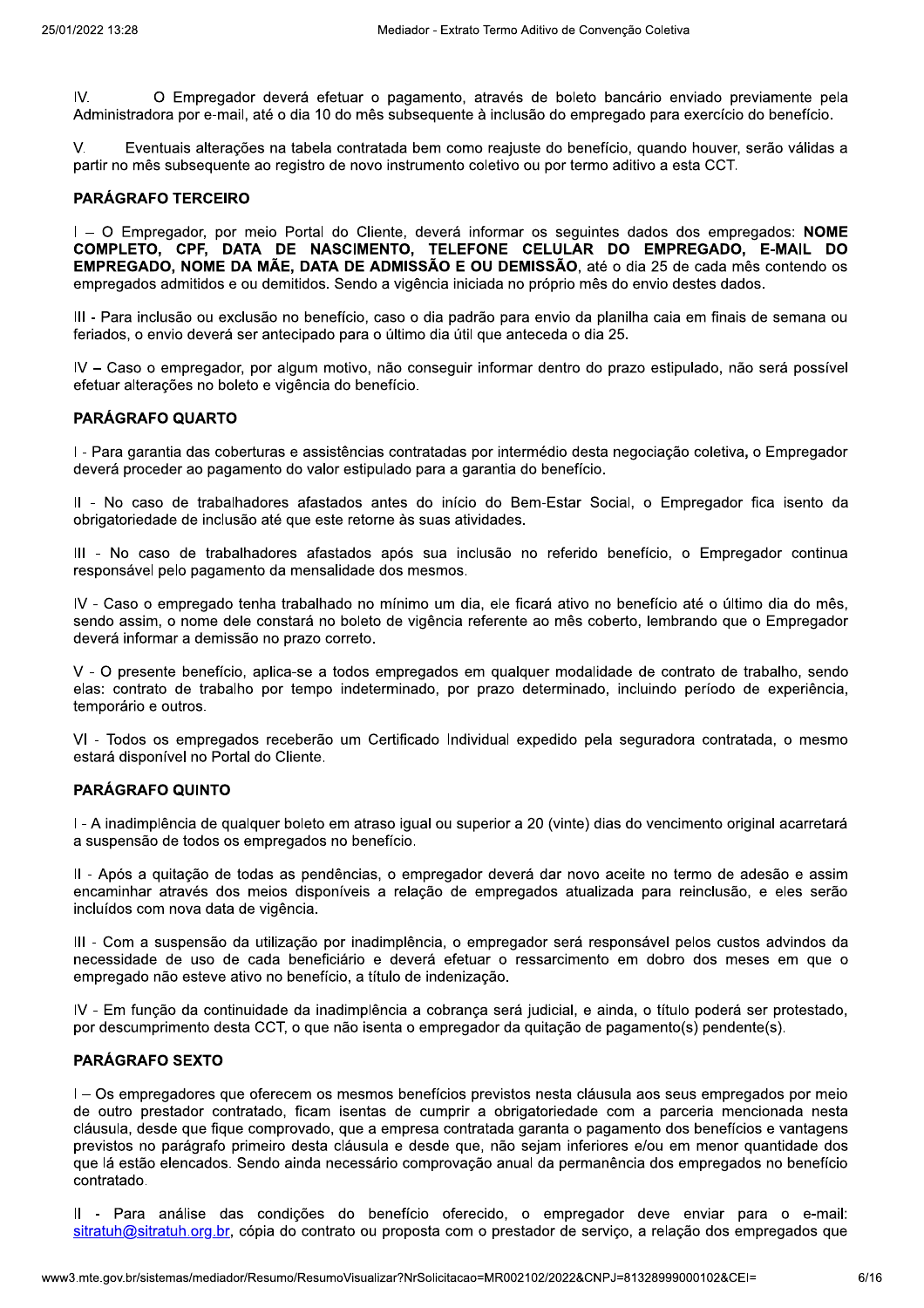utilizam/utilizarão o benefício, o último boleto pago ao prestador com autenticação bancária legível e demais documentos que possam comprovar quaisquer ônus aos trabalhadores.

#### **PARÁGRAFO SÉTIMO**

O empregador deverá ler e dar seu aceite ao Termo de Adesão disponível no Portal do Cliente no ato da contratação ou da recontratação deste benefício. O aceite das condições do mesmo é obrigatório devido à natureza desta CCT.

#### **PARÁGRAFO OITAVO**

I - Em caso de prejuízo ao empregado por inadimplência e/ou descumprimento pelo empregador, o empregador configurar-se-á inteiramente como responsável pelo pagamento das garantias estabelecidas nesta cláusula, quando da ocorrência de tais eventos, bem como, permanece regularmente responsável pelo descumprimento da presente CCT, assumindo todo ônus pelo indevido descumprimento.

Il - Em virtude do descumprimento e manifesta lesão ao direito coletivo dos empregados, o empregador fica obrigado a indenizar o empregado em 10% (dez por cento) do valor total de todos os eventos cobertos, devendo ainda este valor ser multiplicado pelo número de empregados, sem prejuízo da aplicação da cláusula de penalidade prevista nesta convenção.

#### **PARÁGRAFO NONO**

Fica facultado às Instituições empregadoras conveniadas com o poder público, integrar aos salários dos empregados o valor deste benefício, de obrigação do empregador, e que tais valores deverão ser descontados dos empregados, fazendo constar no contracheque deles, conforme estipulado no parágrafo segundo da cláusula "PISO DA CATEGORIA" da CCT vigente.

### PARÁGRAFO DÉCIMO - LEI GERAL DE PROTEÇÃO DE DADOS (LGPD)

- I. Todo e qualquer tratamento de dados pessoais e sensíveis de trabalhadores e empregadores obtidos em decorrência do presente benefício, por estar previsto em CCT, que é um instrumento coletivo dotado de forca legal (artigo 611-A da CLT) e reconhecimento constitucional (artigo 7°, inciso XXVI), terá como base legal "o cumprimento de obrigação legal ou regulatória pelo controlador", prevista no artigo 7°, inciso II, da LGPD.
- II. Em complemento à precípua base legal supramencionada, considerando a celebração de contratos específicos pela administradoracom o fito de dar cumprimento à obrigação legal trabalhista constante na CCT, tem-se, nesta hipótese, mais uma base legal "necessidade de execução de contrato ou procedimentos preliminares relacionados a contrato", prevista no artigo 7º, V da Lei nº 13.709/18 (LGPD).
- III. As partes signatárias deste instrumento, bem como os demais parceiros envolvidos se comprometem a tratar referidos dados sob a égide da LGPD, garantindo assim a proteção, a privacidade e os demais direitos fundamentais dos trabalhadores e empregadores, conforme previsto no art. 2º da referida lei.

# **CONTRATO DE TRABALHO – ADMISSÃO, DEMISSÃO, MODALIDADES** NORMAS PARA ADMISSÃO/CONTRATACÃO

### **CLÁUSULA DÉCIMA QUINTA - TESTE ADMISSIONAL**

A realização de testes práticos operacionais não poderá ultrapassar 08 (oito) horas.

### CLÁUSULA DÉCIMA SEXTA - ANOTAÇÃO NA CARTEIRA PROFISSIONAL

As Instituições beneficentes, religiosas e filantrópicas ficam obrigadas a anotar na carteira de trabalho a função efetivamente exercida pelo empregado, observando a Classificação Brasileira de Ocupações (CBO).

## **CLÁUSULA DÉCIMA SÉTIMA - CONTRATO DE EXPERIÊNCIA**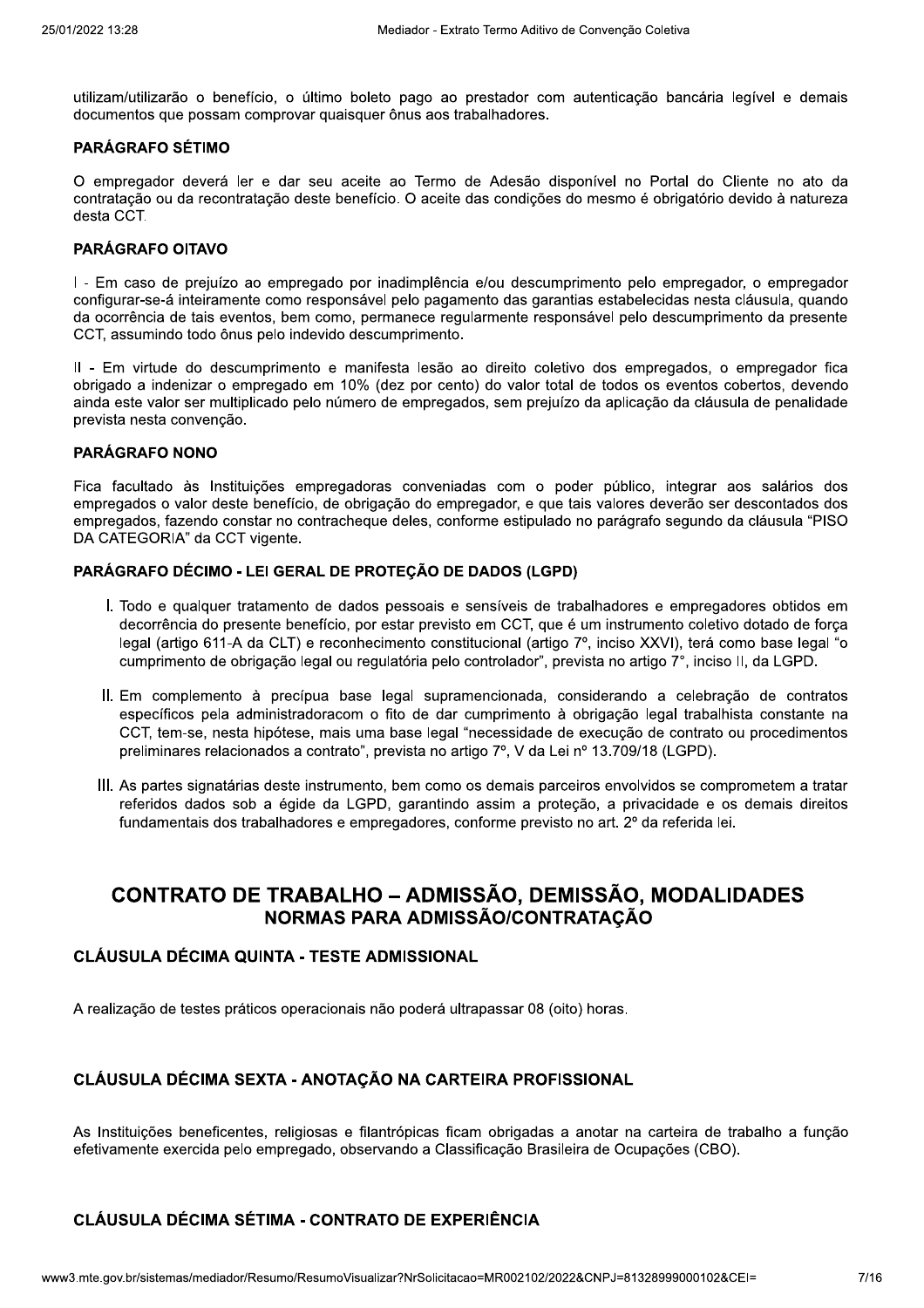O contrato de experiência fica suspenso à concessão do benefício previdenciário, completando-se o tempo nele previsto após a cessação do benefício referido.

## **DESLIGAMENTO/DEMISSÃO**

### CLÁUSULA DÉCIMA OITAVA - CONDIÇÕES NECESSÁRIAS PARA HOMOLOGAÇÃO DE RESCISÃO

| 010 pagamento das verbas salariais e indenizatórias constantes do TRCT será efetuado no     |
|---------------------------------------------------------------------------------------------|
| ato da assistência, em moeda corrente, cheque visado ou depósito em conta bancária;         |
| 02 Termo de Rescisão Contratual em 4 vias;                                                  |
| 03 CTPS - Carteira de Trabalho e Previdência Social, devidamente atualizada;                |
| 04 Carta de Demissão em 3 vias (aviso prévio, pedido de demissão ou dispensa por justa      |
| $ causa$ ;                                                                                  |
| 05 Extrato analítico do FGTS ou para fins Rescisórios, emitido pela CNS/CEF, e quias de     |
| recolhimento e RE comprovando valores não disponíveis em extrato;                           |
| 06 GRFC - Guia de Recolhimento da multa sobre o FGTS;                                       |
| 07 Comunicado de Dispensa (CD) para fins de Seguro-Desemprego (exceto na                    |
| aposentadoria, dispensa por justa causa e pedido de demissão);                              |
| 08 Atestado de Saúde Ocupacional/Demissional;                                               |
| 09 Atos constitutivos e alterações ou documento de representação da empresa;                |
| 10 Comprovação do pagamento das férias dos períodos anteriores à data de demissão ou        |
| documentos que comprovem a perda do período;                                                |
| 11 Comprovações dos descontos efetuados na rescisão (adiantamento, falta, etc);             |
| 12 Apresentação das guias de recolhimento do Imposto Sindical Profissional e Patronal dos 2 |
| anos anteriores à data de desligamento do empregado;                                        |
| 13 RAIS do ano-base imediatamente anterior;                                                 |
| 14 Documento demonstrativo das parcelas variáveis, consideradas para o cálculo dos valores  |
| pagos na Rescisão – (Ficha Financeira, Recibo de Salário etc).                              |

Parágrafo único A falta dos documentos solicitados ensejará a recusa na prestação dos servicos de homologação. ciente o empregador de que o atraso no pagamento das verbas rescisórias o sujeitará à multa prevista no artigo 477 parágrafo 8ª da CLT.

### **CLÁUSULA DÉCIMA NONA - DISPENSA POR JUSTA CAUSA**

O empregado das Instituições beneficentes, religiosas e filantrópicas dispensado sob alegação da prática de falta grave, deverá ser avisado do fato por escrito e contra recibo indicando o fundamento de sua decisão.

### CLÁUSULA VIGÉSIMA - HOMOLOGAÇÃO DA RESCISÃO DO CONTRATO

As partes acordam que as rescisões de contrato de trabalho iguais ou superiores a 01(um) ano de trabalho, continuarão a ser realizadas obrigatoriamente com a assistência da Entidade Profissional, na intenção de garantir a segurança jurídica às partes.

Parágrafo único: A obrigação de cumprir o presente procedimento é da empregadora, que em caso de descumprimento, estará sujeita a multa no valor de meio piso salarial da categoria, em favor da entidade sindical dos empregados, além de nulidade do ato de entrega de guias e pagamento oriundos da rescisão, por inobservância da formalidade prevista à categoria, restando possível ao empregado, por meio da assistência jurídica da Entidade Profissional, pleitear direitos que por ventura não tenham sido pagos e requerer as penalidades revertidas a ele, por descumprimento da CCT.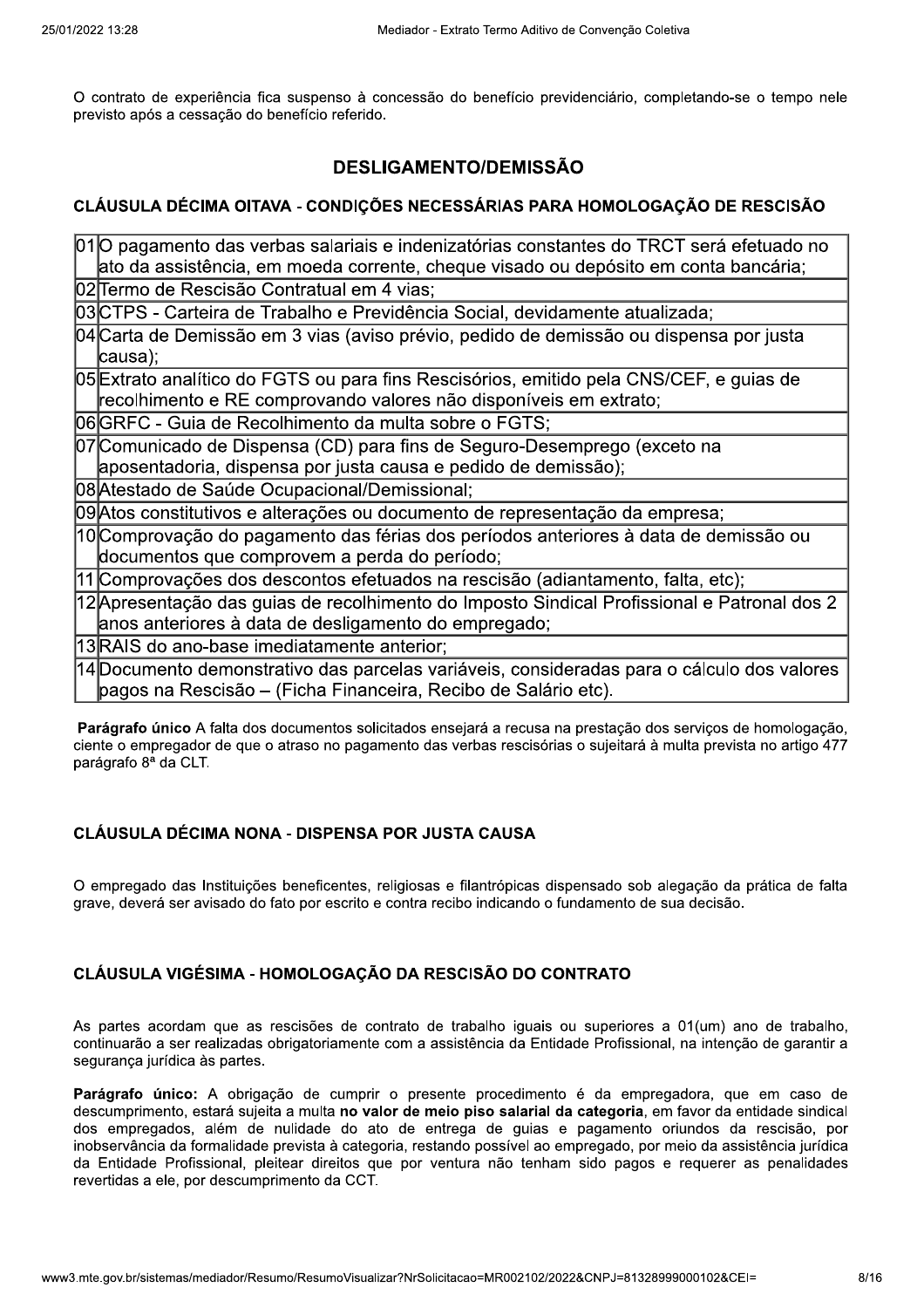### CLÁUSULA VIGÉSIMA PRIMEIRA - RESCISÃO CONTRATO DE TRABALHO, CONFERÊNCIA ON LINE

Dentro da base territorial, excetuando o Município onde está localizada a sede da Entidade Profissional, haverá a conferência prévia das rescisões de contrato de trabalho iguais ou superiores a 01(um) ano de trabalho, que serão realizadas à distância (via email), obrigatoriamente, na intenção de garantir a segurança jurídica às partes.

Parágrafo 1 º - Para a conferência prévia as Instituições beneficentes, religiosas e filantrópicas devem enviar a Entidade Profissional, através de email, os documentos obrigatórios listados na cláusula 18, com antecedência de até 5 (cinco) dias da data final para pagamento, e aguardar o resultado da conferência com a autorização, por parte da entidade sindical profissional, para entrega da documentação da rescisão para o empregado.

Parágrafo 2º - Junto ao envio da documentação necessária para homologação deverá ser enviado pela Instituição beneficente, religiosa e filantrópica telefone e endereço eletrônico do empregado rescindido, visto que ao término da conferência, as partes, empregado e empregador, serão informados da conformidade dos documentos e autorizados a concretizar a dispensa.

Parágrafo 3º - O setor de conferência responderá em até 2 (dois) dias do recebimento da documentação, ou seja. dentro do prazo para entrega dos documentos e pagamento. Ao concretizar a dispensa, a Instituição beneficente, religiosa e filantrópica deve encaminhar copia digitalizada do TRCT assinado pelas partes ao setor de conferência. através de email.

Parágrafo 4º - Havendo irregularidades na conferência prévia, será informado à Instituição beneficente, religiosa e filantrópica, que, se tratando de situação não impeditiva, terá até 10 dias corridos para sanar a ressalva e comprovála por email ao Sindicato Profissional e ao empregado. Tratando-se de quesitos impeditivos para concretização da dispensa, a empresa terá 2 (dois) dias, após o recebimento da ressalva em sede de conferencia previa, para solucionar a situação e retornar com a documentação ao Sindicato Profissional, para que, depois de sanado, esteja autorizado entregar a documentação da rescisão para o empregado.

Parágrafo 5° - Os valores devidos na rescisão contratual do empregado devem ser feitos por depósito em conta ou em espécie ou por cheque administrativo. Caso o pagamento seja feito em espécie ou por cheque administrativo nas hipóteses de conferencia previa, o empregador deve enviar recibo do empregado ao setor competente, pelo email.

Parágrafo 6º - O aviso prévio deve ser concedido e assinado na data em que houver a comunicação do desligamento ao empregado. Caso haja assinatura do aviso em momento posterior a comunicação, caracterizará como data de afastamento o dia em que o aviso foi assinado e a homologação não será realizada quando o aviso refletir assinatura não correspondente a data de sua concessão.

Parágrafo 7º - Conforme artigo 477, §6º, CLT, alterada pela Lei 13.467/17, a entrega ao empregado de documentos que comprovem a comunicação da extinção contratual aos órgãos competentes bem como o pagamento dos valores constantes do instrumento de rescisão ou recibo de quitação deverão ser efetuados até dez dias contados a partir do término do contrato. Entende-se por termino do contrato no aviso prévio indenizado, o ultimo dia trabalho, para fins de contagem de prazo para recebimento das verbas rescisórias e entrega de documentação no ato da homologação.

Parágrafo 8º - A convocação do empregado para comparecer à Instituição beneficente, religiosa e filantrópica para quitação das verbas rescisórias deve ser feita por escrito, com indicação do local, data e horário. O comparecimento do empregado se dará a partir do aceite da conferência, e este não estará obrigado a comparecer, caso o procedimento de conferencia não tenha sido observado ou se realizado, não estiver em conformidade. Caso o procedimento de conferência não tenha sido requerido pela empresa, o empregado fará jus à multa por atraso de pagamento e entrega da documentação prevista no art. 477 da CLT.

Parágrafo 9° - A obrigação de cumprir o presente procedimento é da empregadora, que em caso de descumprimento, estará sujeita a multa de meio piso salarial em favor da entidade sindical dos empregados. além de nulidade do ato de entrega de quias e pagamento oriundos da rescisão, por inobservância da formalidade prevista à categoria, restando possível ao empregado, por meio da assistência jurídica do Sindicato Profissional, pleitear direitos que por ventura não tenham sido pagos e requerer as penalidades revertidas a ele, por descumprimento da CCT.

### **AVISO PRÉVIO**

## CLÁUSULA VIGÉSIMA SEGUNDA - DISPENSA DO AVISO PRÉVIO

O empregado das Instituições beneficentes, religiosas e filantrópicas despedido fica dispensado do cumprimento do aviso prévio quando comprovar a obtenção de novo emprego, desonerando a empresa do pagamento dos dias não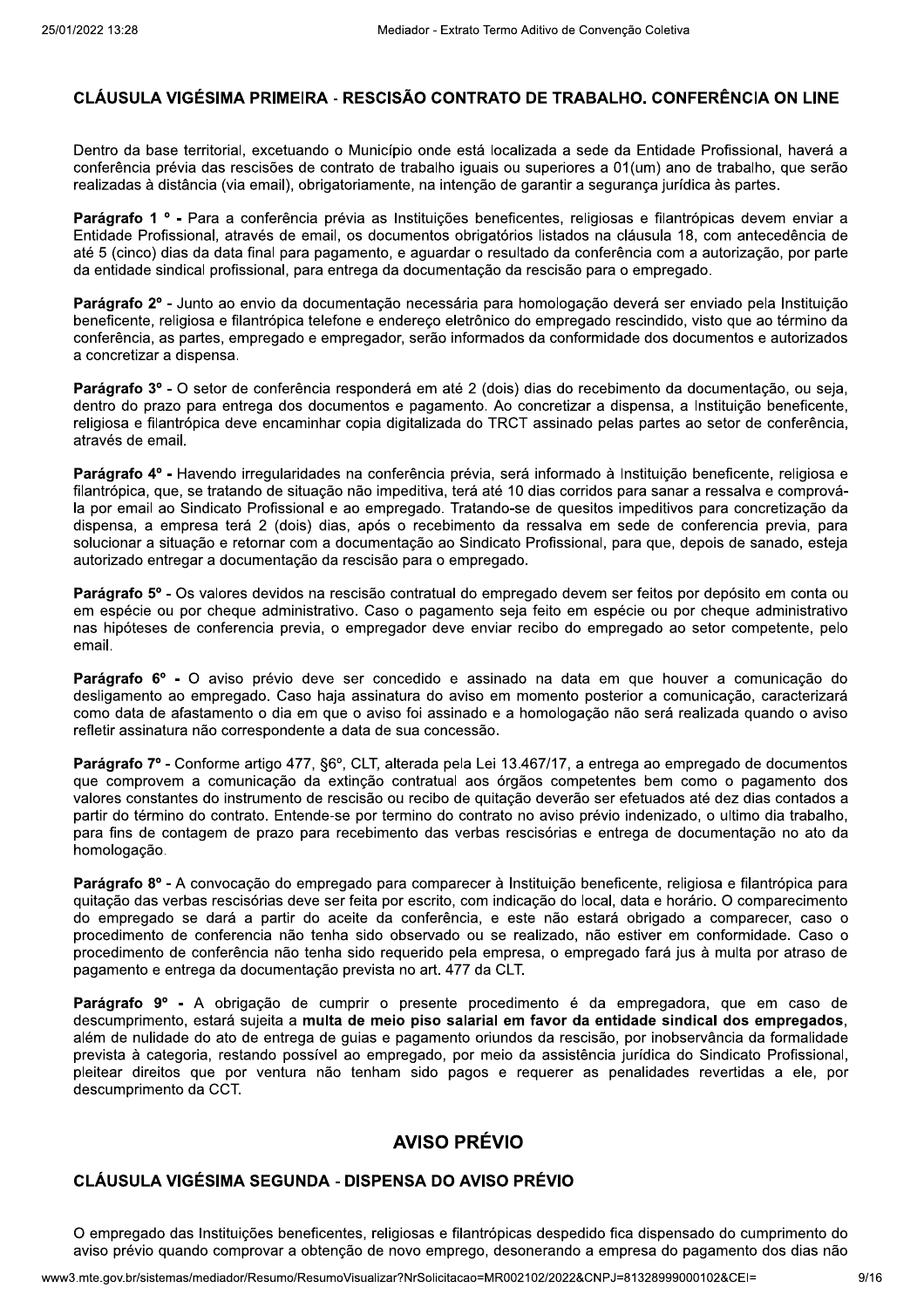trabalhados.

### $\overline{a}$ RELAÇUES DE TRABALHU – CONDIÇUES DE TRABALHU, NORMAS DE PESSOAL E ESTABILIDADES ATRIBUICÕES DA FUNCÃO/DESVIO DE FUNCÃO

#### $\overline{a}$ CLAUSULA VIGESIMA TERCEIRA - EMPREGADO SUBSTITUTO

Enquanto perdurar a substituição que não tenna carater meramente eventual, o empregado substituto fara jus ao salario do empregado substituido.

### **ESTABILIDADE SERVIÇO MILITAR**

#### $\overline{a}$ CLAUSULA VIGESIMA QUARTA - ALISTAMENTO MILITAR

A partir da data do connecimento de sua incorporação ao serviço militar, o empregado gozara de estabilidade no emprego até 30 (trinta) dias apos a baixa no referido serviço, devendo dar ciencia do fato ao empregador no prazo de 48 (quarenta e oito) noras.

### ESTABILIDADE APOSENTADORIA

#### $\overline{a}$ CLAUSULA VIGESIMA QUINTA - ESTABILIDADE NA PRE-APOSENTADORIA

Serao garantidos o emprego e o salario ao trabalhador que contar mais de 05 (cinco) anos de serviço prestado ao mesmo empregador, nos 24 (vinte e quatro) meses que antecederem a data em que adquire o direito a aposentadoria voluntaria, mediante comprovação pelo empregado por certidao fornecida pelo INSS, sob pena de **DRIA<br>
NTADORIA<br>
e 05 (cinco) anos de serviço prestado ao<br>
m a data em que adquire o direito à<br>
rtidão fornecida pelo INSS, sob pena de<br>
arantia.<br>
IÇÃO, CONTROLE, FALTAS<br>
O DE JORNADA CONTRATO** nao gozar do beneficio. Adquirido o direito e nao usufruido, extingue-se a garantia.

#### $\mathbb{R}^2$ JORNADA DE TRABALHO – DURAÇÃO, DISTRIBUIÇÃO, CONTROLE, FALTAS DURAÇÃO E HORÁRIO

#### $\overline{a}$ CLAUSULA VIGESIMA SEXTA - JORNADA 12X36. COMPENSAÇÃO DE JORNADA. CONTRATO INTERMITENTE.

Fica assegurada a possibilidade das instituições beheficentes, religiosas e filantropicas e o sindicato laboral firmarem acordo coletivo de trabalho para compensação de jornada e realizar a respectiva assembleia na qual o documento sera votado. Para a adoção do Acordo mencionado nesta clausula as instituição beneficente, religiosa e filantropica deverao observar as seguintes condições:

 $I$  - Apresentar ao Sindicato Patronal e ao Sindicato dos Empregados requerimento manifestando expressa intenção de adotar ACORDO, fazendo acompanhar referido requerimento de:

a) relação com nome, nacionalidade, estado civil, função/cargo, humero da CTPS e data de admissão dos seus empregados, que deverao estar em situação regular perante o sindicato dos empreg

empregados, que deverao estar em situaçao regular perante o sindicato dos empregados;<br>b) apresentar ao sindicato dos empregadores certificado de regularidade de situação perante o sindicato patronal;

dordinarias trabalitadas alem dos limites re<br> **COMPENSAÇÃO DE JORN**<br>
mo/ResumoVisualizar?NrSolicitacao=MR002102/20 dos limites legais, sujeitando os responsaveis as penas<br> **DE JORNADA**<br>
lo=MR002102/2022&CNPJ=81328999000102&CEI= 10/10 c) A faita do ACORDO COLETTVO DE TRABALHO ou a inobservancia de qualquer das condições nele previstas torna irregular a pratica de qualquer acordo de compensação de jornada e implicando no pagamento como extraordinarias das noras extraordinarias trabalnadas alem dos límites legais, sujeitando os responsaveis as penas da iei.

## COMPENSAÇÃO DE JORNADA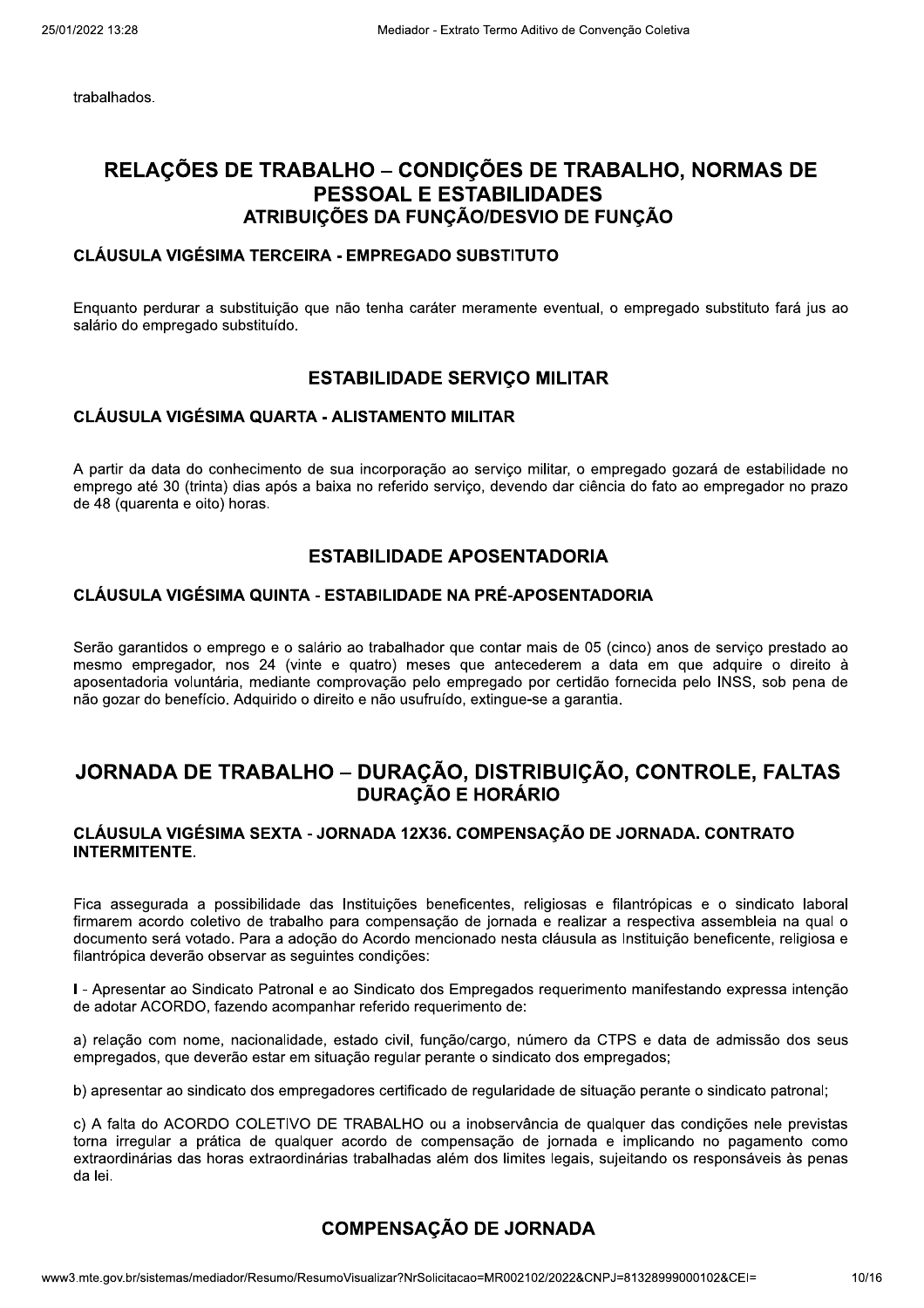### **CLÁUSULA VIGÉSIMA SÉTIMA - REUNIÕES**

As reuniões que exigirem a presenca do empregado deverão ser realizadas durante a jornada de trabalho e, quando realizadas fora do horário de expediente, as horas correspondentes à duração da reunião e aquelas em que o empregado ficar a disposição serão remuneradas com os adicionais de horas extras previstos nesta CCT.

### CLÁUSULA VIGÉSIMA OITAVA - INTERRUPÇÕES DO TRABALHO

As interrupções do trabalho por responsabilidade da Instituição beneficente, religiosa e filantrópica ou caso fortuito, não poderão ser descontadas ou compensadas posteriormente.

Parágrafo Único: Quando o empregado for dispensado, em dia normal de trabalho, por ato unilateral da Instituição beneficente, religiosa e filantrópica, esta não poderá exigir a compensação ou reposição das horas não trabalhadas.

### **CLÁUSULA VIGÉSIMA NONA - BANCO DE HORAS**

É facultada aos empregadores abrangidos pelo presente instrumento a implantação de banco de horas, estabelecido no §2º do art. 59 da CLT, em que o excesso de horas em um dia será compensado pela correspondente diminuição em outro dia a ser determinado pelo empregador.

Parágrafo 1º - O banco de horas de que trata a presente cláusula será através de acordo individual, desde que a compensação ocorra no período máximo de 12 (doze) meses após este período será mediante acordo coletivo de trabalho.

Parágrafo 2º - Caso não haja compensação das horas no período de doze meses estas serão pagas como extraordinária com os adicionais previstos nesta CCT o mesmo ocorrendo caso haja rescisão de contrato de trabalho.

### **CONTROLE DA JORNADA**

### CLÁUSULA TRIGÉSIMA - CONTROLE DO HORÁRIO DE TRABALHO

As Instituicão beneficente, religiosa e filantrópica, independentemente do número de empregados, ficam obrigadas a utilizar livro ou cartão-ponto ou cartão mecanizado para o controle do horário de trabalho extraordinário.

PARAGRAFO PRIMEIRO: as instituições poderão adotar também sistemas alternativos eletrônicos de controle de jornada de trabalho, nos termos dos arts. 2° e 3° da Portaria n° 373, de 25/11/2011, sem prejuízo do disposto no art. 74, §2°, da CLT, que determina o controle de jornada por meio manual, mecânico ou eletrônico.

PARAGRAFO SEGUNDO: os sistemas alternativos eletrônicos deverão estar disponíveis no local de trabalho. permitir a identificação de empregador e empregado e possibilitar, através da central de dados, a extração eletrônica e impressa do registro fiel das marcações realizadas pelo empregado.

PARAGRAFO TERCEIRO: Os sistemas alternativos eletrônicos não devem admitir:

I- restrições à marcação do ponto;

- II- marcação automática do ponto;
- III- exigência de autorização prévia para marcação de sobrejornada; e

IV- a alteração ou eliminação dos dados registrados pelo empregado.

### **JORNADAS ESPECIAIS (MULHERES, MENORES, ESTUDANTES)**

### CLÁUSULA TRIGÉSIMA PRIMEIRA - ABONO DE FALTA AO EMPREGADO ESTUDANTE E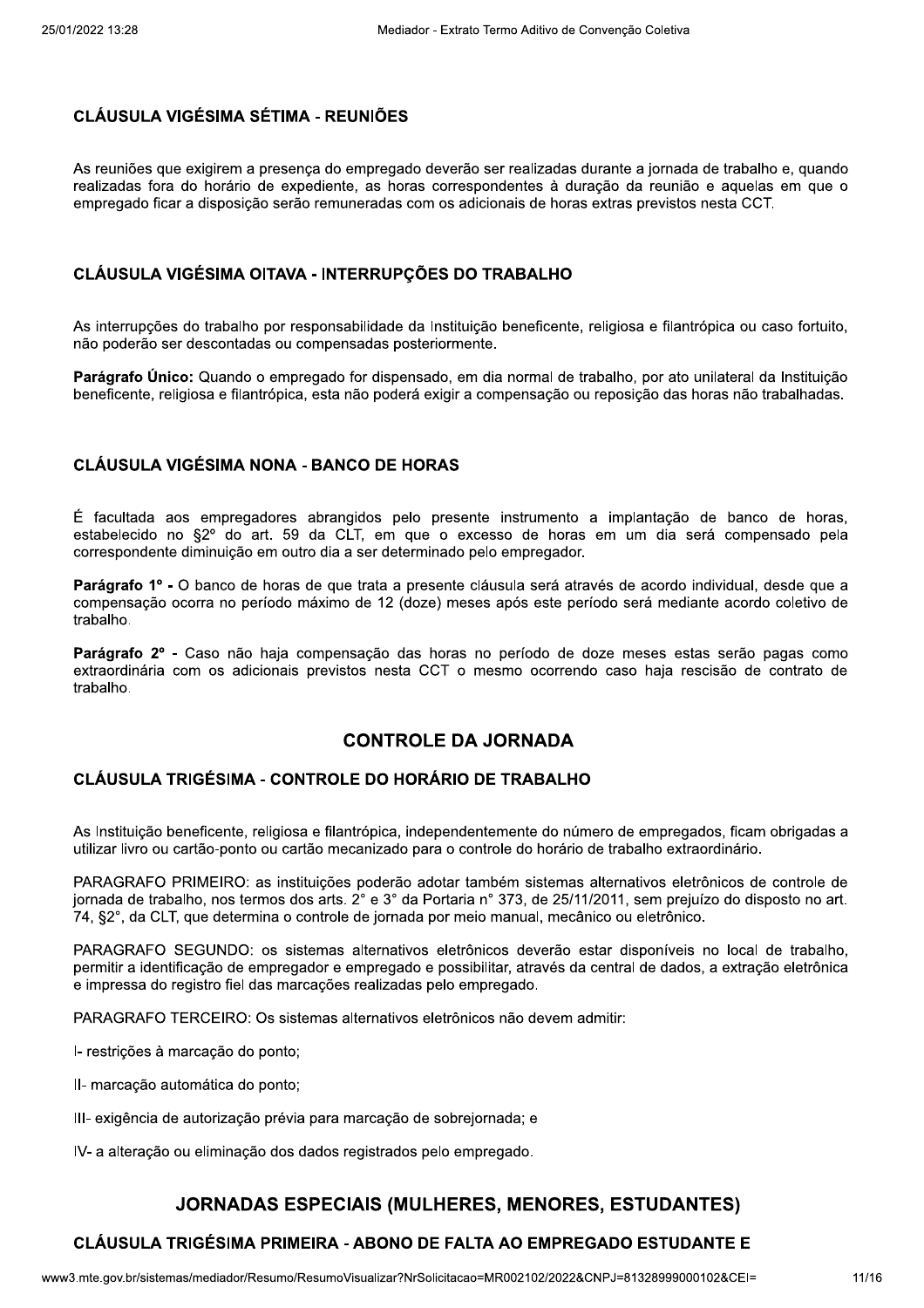#### **VESTIBULANDO**

A Instituição beneficente, religiosa e filantrópica abonará as faltas do empregado estudante e vestibulando para realização das provas em cursos oficiais, assim como em concursos vestibulares, mediante comunicação com 72 (setenta e duas) horas de antecedência.

## **FÉRIAS E LICENÇAS DURAÇÃO E CONCESSÃO DE FÉRIAS**

#### **CLÁUSULA TRIGÉSIMA SEGUNDA - FÉRIAS COLETIVOS E INDIVIDUAIS**

O início das férias coletivas ou individuais não poderá coincidir com sábado, domingo feriado ou dia de compensação de repouso semanal.

### REMUNERAÇÃO DE FÉRIAS

#### **CLÁUSULA TRIGÉSIMA TERCEIRA - FÉRIAS PROPORCIONAIS**

O empregado que rescindir espontaneamente o contrato de trabalho e contar com quinze ou mais dias de serviço terá direito à indenização de férias proporcionais, à razão de 1/12 (um doze avo) da respectiva remuneração mensal, por mês completo de trabalho ou fração igual ou superior a 15 (quinze) dias.

# SAÚDE E SEGURANCA DO TRABALHADOR **CONDIÇÕES DE AMBIENTE DE TRABALHO**

#### CLÁUSULA TRIGÉSIMA QUARTA - LOCAL PARA A REFEIÇÃO

A Instituição beneficente, religiosa e filantrópica deverá manter local adequado para a refeição dos trabalhadores, bem como refrigeração e forma de aquecimento dos alimentos.

### CLÁUSULA TRIGÉSIMA QUINTA - ASSENTO NO LOCAL DE TRABALHO

As Instituições beneficentes, religiosas e filantrópicas ficam obrigadas a manter assentos para serem utilizados pelos empregados durante os intervalos que os servicos permitirem.

### CLÁUSULA TRIGÉSIMA SEXTA - ÁGUA POTÁVEL / PRODUTOS DE HIGIENE / VESTIÁRIO

a) A Instituição beneficente, religiosa e filantrópica é obrigada a fornecer aos empregados água potável;

b) A Instituição beneficente, religiosa e filantrópica manterá local apropriado para guarda de objetos de uso pessoal, observando as disposições da NR. 24 da Portaria 3214 no tocante as condições sanitárias e de conforto no local de trabalho.

### EQUIPAMENTOS DE PROTEÇÃO INDIVIDUAL

#### CLÁUSULA TRIGÉSIMA SÉTIMA - EQUIPAMENTOS DE PROTEÇÃO E INSTRUMENTOS DE **TRABALHO**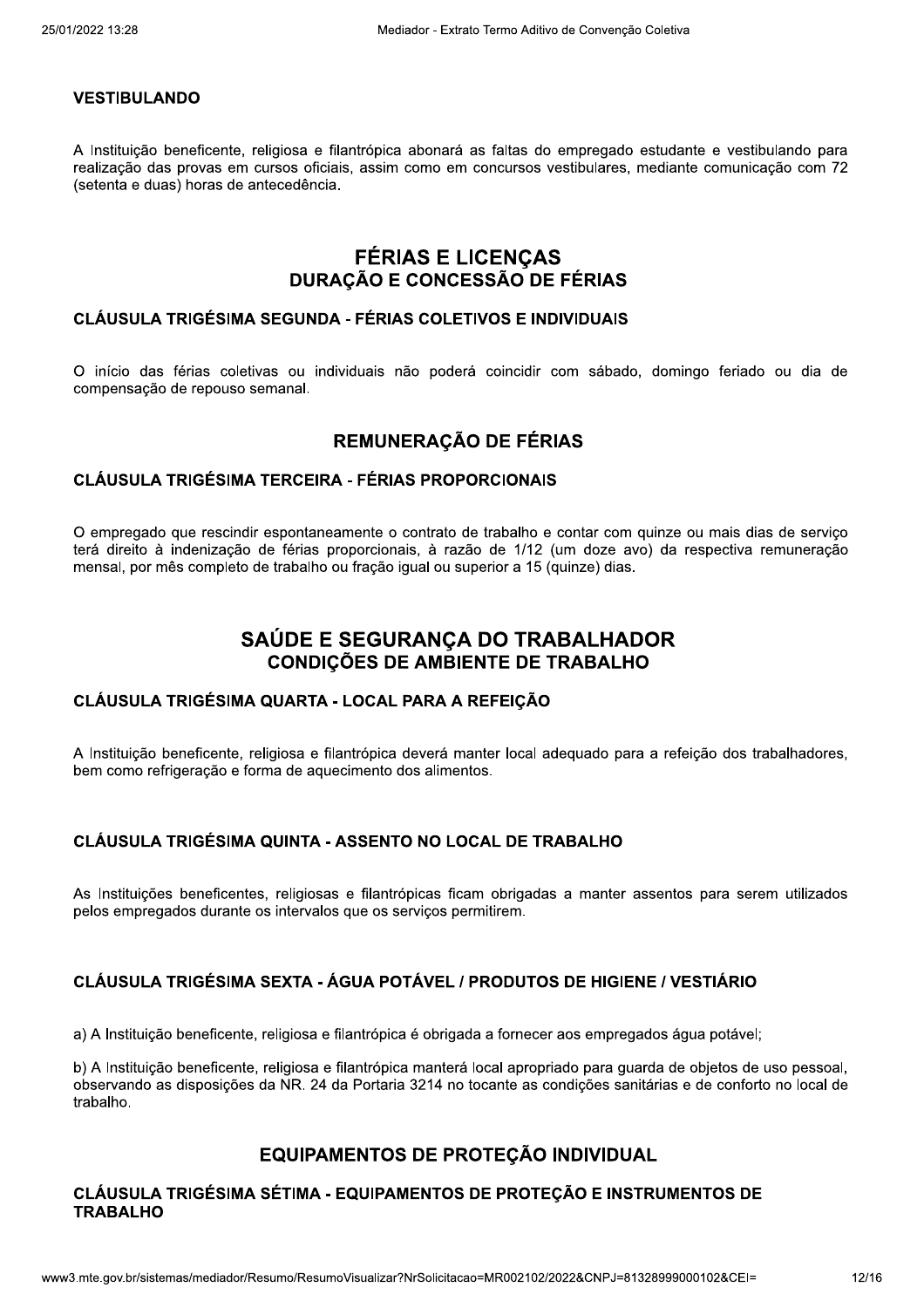Serão fornecidos gratuitamente ao trabalhador guando exigidos por lei ou pelo empregador, todos os equipamentos de proteção individual, bem como uniformes, calcados e instrumentos de trabalho.

# **ACEITAÇÃO DE ATESTADOS MÉDICOS**

### CLÁUSULA TRIGÉSIMA OITAVA - ATESTADO MÉDICO E ODONTOLÓGICO

Observada a legislação previdenciária em vigor, as empresas concordam em aceitar os atestados médicos e odontológicos fornecidos por médicos/dentistas credenciados da rede de saúde pública e privada e que tenham por finalidade a justificação de ausência ao trabalho por motivo de doença, devendo a empresa ser avisado em até 48 (quarenta e oito) horas do fato e devendo para tal ser apresentado o atestado no retorno ao trabalho.

## **RELAÇÕES SINDICAIS** ACESSO DO SINDICATO AO LOCAL DE TRABALHO

### **CLÁUSULA TRIGÉSIMA NONA - AVISOS E COMUNICAÇÕES**

As Instituições beneficentes, religiosas e filantrópicas com mais de 10 (dez) empregados destinarão local apropriado para a colocação de quadro de avisos e comunicações de interesse geral da categoria, vedada qualquer publicação suscetível de prejudicar a normalidade das relações entre a empresa e seus empregados.

### **CLÁUSULA QUADRAGÉSIMA - ACESSO DE DIRIGENTES SINDICAIS**

Assegura-se o acesso dos dirigentes sindicais às Instituições beneficentes, religiosas e filantrópicas, após prévia autorização das mesmas, nos intervalos destinados à alimentação e descanso para o desempenho de suas funções, vedado a divulgação de matéria político-partidária.

### LIBERAÇÃO DE EMPREGADOS PARA ATIVIDADES SINDICAIS

### CLÁUSULA QUADRAGÉSIMA PRIMEIRA - LIBERAÇÃO DE DIRIGENTES SINDICAIS

As Instituições beneficentes, religiosas e filantrópicas liberarão dirigentes sindicais efetivos e suplentes da Entidade Profissional, sem prejuízo do salário até 15 (quinze) dias por ano, para representar a categoria em congressos, cursos, assembleias ou encontro dos trabalhadores, desde que previamente solicitado por escrito pelo Presidente da entidade, com antecedência mínima de 48 (quarenta e oito) horas.

### **CONTRIBUICÕES SINDICAIS**

### CLÁUSULA QUADRAGÉSIMA SEGUNDA - GUIAS DE RECOLHIMENTO

O Sindicato Profissional, fornecerá para as Instituições beneficentes, religiosas e filantrópicas, guias ou boletos para recolhimento das importâncias devidas.

Parágrafo único - As Instituições beneficentes, religiosas e filantrópicas, conforme § 2º do artigo 583 da CLT, emitirão a Entidade Profissional o comprovante de depósito da contribuição sindical, acompanhada de relação nominal dos empregados, indicando a remuneração que serviu de base para o desconto, até o décimo dia subsequente ao recolhimento do respectivo valor no estabelecimento bancário.

### CLÁUSULA QUADRAGÉSIMA TERCEIRA - TAXA NEGOCIAL PATRONAL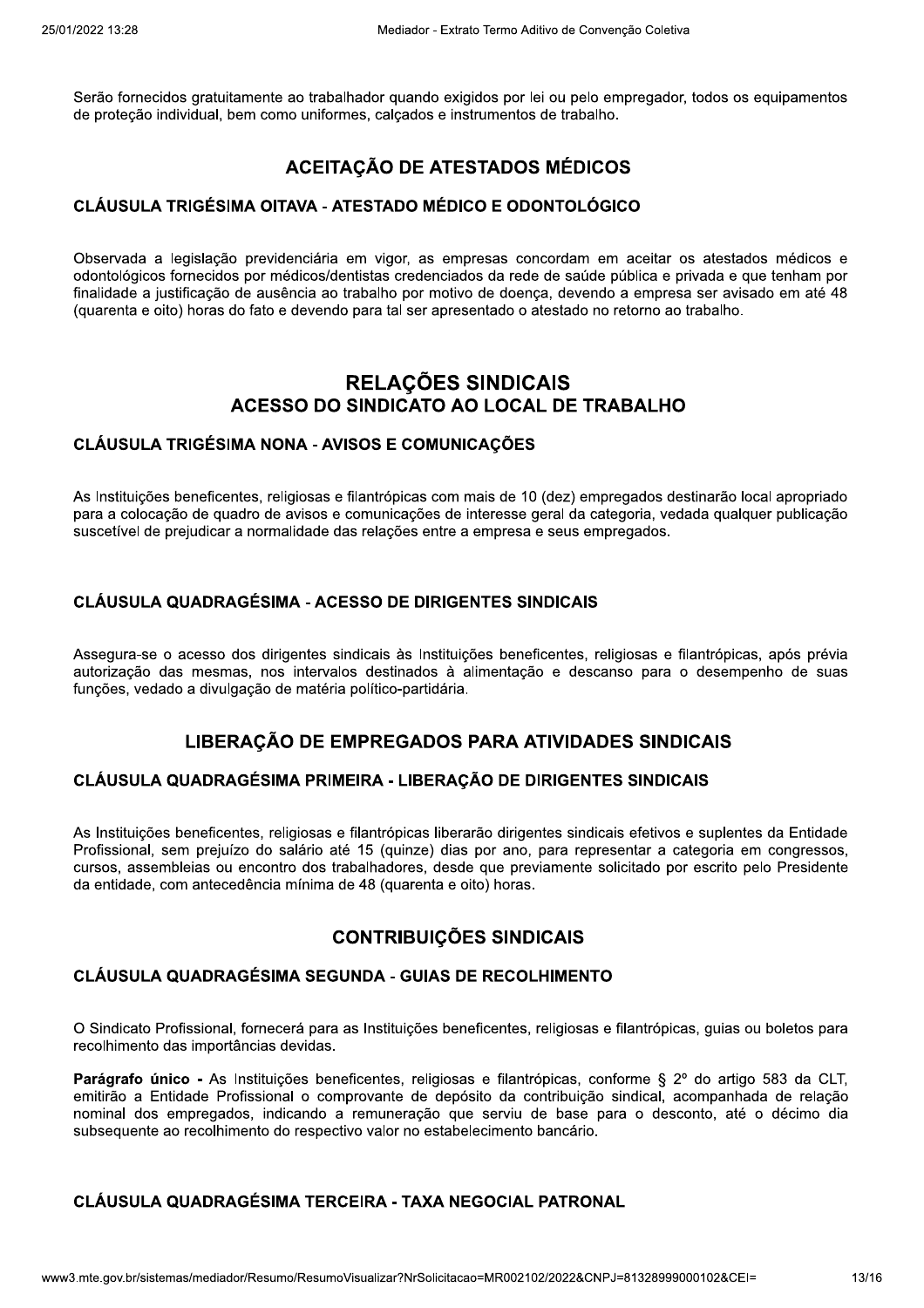Fica estabelecida, em conformidade ao artigo 513, alínea "e", artigo 611-A, respectivamente da Consolidação das Leis do Trabalho, que concede prerrogativa aos sindicatos para impor contribuições a todo aquele que participa da categoria econômica por ele representado, e em cumprimento à deliberação da Assembleia Geral, órgão máximo e supremo do Sindicato Patronal; ao artigo 7º, XXVI, artigo 8º, IV e VI, artigo 146, II e artigo 149, Caput, todos eles da Constituição Federal, a Taxa Negocial Patronal para todas as instituições beneficentes, religiosas e filantrópicas, criadas sob natureza jurídica como associações privadas, fundações privadas e organizações religiosas, todas sem fins lucrativos em favor do sindicato patronal.

Parágrafo 1º - As Instituições que não têm empregados, desde que apresentem obrigatoriamente ao SINIBREF a cópia da RAIS (Relação Anual de Informações Sociais) negativa, recolherão três parcelas anuais, sendo cada uma no valor de R\$ 85,00 (oitenta e cinco reais) com vencimentos em 15/02/2022, 15/06/2022 e 15/10/2022.

Parágrafo 2º - As Instituições que possuem folha de pagamento até o valor de R\$ 8.500,00 (oito mil e quinhentos reais) recolherão três parcelas anuais, sendo cada uma no valor de R\$ 170.00 (cento e setenta reais) com vencimentos em 15/02/2022, 15/06/2022 e 15/10/2022.

Parágrafo 3º - As instituições que tem empregados e que possuem folha de pagamento superior ao valor de R\$ 8.500,00 (oito mil e quinhentos reais) recolherão as taxas negociais patronais nas datas de vencimento de 15/02/2022, 15/06/2022 e 15/10/2022 sendo calculadas pelo percentual de 2% (dois por cento) sobre o total bruto da folha de pagamento do mês anterior a data de vencimento.

Parágrafo 4º - Fica convencionado que em nenhuma hipótese, a Instituicão recolherá as taxas negociais patronais com valor inferior a R\$ 170,00 (cento e setenta reais).

Parágrafo 5° - As quias poderão ser geradas no site do SINIBREF INTER (http://www.sinibrefinterestadual.org.br/): por solicitação através dos telefones: (061) 3468-5746/(34)3277-0400 ou pelo e-mail: financeiro@sinibref.org

### CLÁUSULA QUADRAGÉSIMA QUARTA - CONTRIBUIÇÃO NEGOCIAL PROFISSIONAL

Em cumprimento ao deliberado pelos empregados da categoria na Assembleia extraordinária, as empresas descontarão mensalmente de todos os seus empregados, abrangidos pela presente Convenção Coletiva de Trabalho, a importância equivalente a 0,75% (zero por cento e setenta e cinco centésimos), a incidir sobre o salário base, tendo como limite máximo para base de desconto, o valor previsto no IV grupo do salário mínimo regional de Santa Catarina R\$ 1.621.00 a título de Custeio Sindical Profissional, recolhendo as respectivas importâncias em favor do Sindicato dos Trabalhadores em Hotéis. Restaurantes, Bares, Lanchonetes e de Turismo e Hospitalidade da Grande Florianópolis, até o dia 10 (dez) do mês subsequente ao do desconto, em boleto bancário, fornecido pelo mesmo.

§1º A empresa que não receber o boleto deverá retirá-lo na sede do SITRATUH/FLORIANÓPOLIS ou solicitá-lo através do telefone (048) 3952-0305 ou email sitratuh@sitratuh.org.br

\$2° O recolhimento do CUSTEIO SINDICAL PROFISSIONAL efetuado fora do prazo mencionado no caput acima. será acrescido da multa de 10% (dez por cento), além de juros de mora de 1% (um por cento) ao mês.

DIREITO DE OPOSIÇÃO Será garantido ao empregado não sindicalizado o direito de oposição ao desconto da Contribuição desde que o faça de próprio punho, pessoalmente, munido de documento de identificação e CPF, até o dia 10 no mês previsto para o desconto, conforme deliberação da Assembléia Geral.

§1º Oposição levada a efeito mediante listas, mesmo enviadas ao Sindicato profissional através de cartório, serão consideradas desacato à Assembleia §2º Geral e nulas de pleno direito, na forma do art. 9º da Consolidação das Leis do Trabalho.

§3º As empresas enviarão ao Sindicato Profissional, até o dia 30 do mês subsequente ao do desconto, a relação dos empregados contribuintes.

## OUTRAS DISPOSIÇÕES SOBRE RELAÇÃO ENTRE SINDICATO E EMPRESA

### **CLÁUSULA QUADRAGÉSIMA QUINTA - FORNECIMENTO RAIS**

Sempre que solicitado as Instituições beneficentes, religiosas e filantrópicas fornecerão cópia da RAIS (Relação Anual de Informações Sociais) a Entidade Profissional até 10 dias após a transmissão da mesma para a Secretária de Trabalho - Ministério da Economia. A Relação Anual de Informações Sociais - RAIS, instituída pelo Decreto nº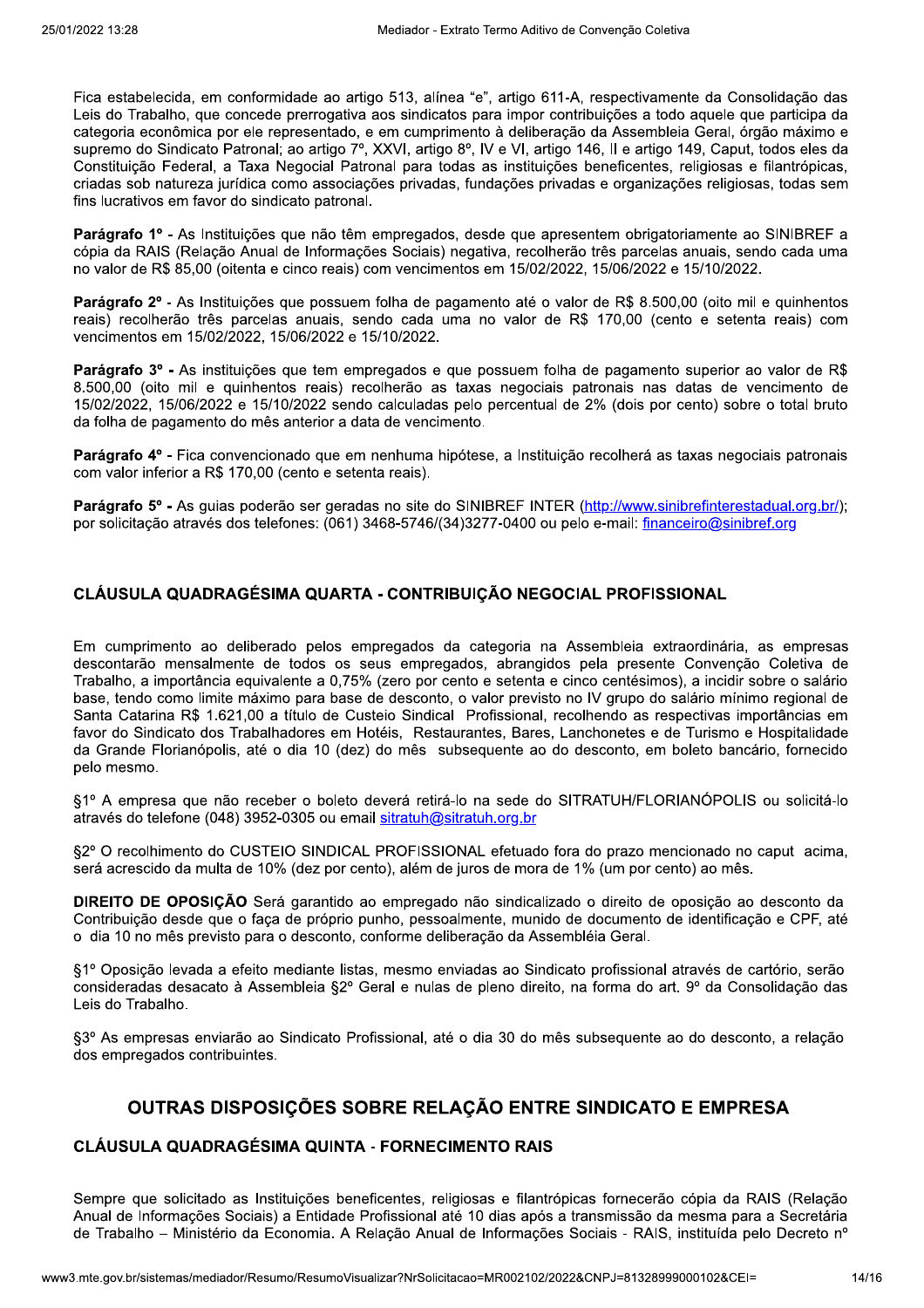76.900, de 23/12/75 é obrigatória, sendo que o empregador que não entregar a RAIS no prazo legal ficará sujeito à multa prevista no art. 25 da Lei nº 7.998, de 1990.

# **DISPOSIÇÕES GERAIS DESCUMPRIMENTO DO INSTRUMENTO COLETIVO**

#### **CLÁUSULA QUADRAGÉSIMA SEXTA - ACORDO COLETIVO DE TRABALHO**

O Sindicato Interestadual das Instituições Beneficentes, Religiosas e Filantrópicas, reconhece como legítimos os Acordos Coletivos de Trabalho celebrados em separado, entre o Sindicato Profissional e as Instituições cujas peculiaridades exigirem tal situação. Fica assegurada para tais Acordos a aguiescência do SINIBREF - INTER com a sua assinatura e a comprovação do cumprimento da Cláusula Taxa Negocial Patronal.

## RENOVAÇÃO/RESCISÃO DO INSTRUMENTO COLETIVO

#### **CLÁUSULA QUADRAGÉSIMA SÉTIMA - PENALIDADES**

Em caso do não cumprimento de qualquer das cláusulas do presente instrumento normativo e/ou outros benefícios, das obrigações de dar e fazer tais como: vale-transporte, 13° salário, vale-alimentação, concedidos pelo empregador em correlação com seus empregados fica este obrigado ao pagamento de multa de 50% (cinquenta por cento) do piso salarial da categoria em favor do empregado prejudicado.

Parágrafo primeiro: Em caso do não cumprimento de qualquer das cláusulas (desconto de mensalidades, contribuição negocial solidária - cns, taxa negocial patronal, fornecimento da RAIS, fornecimento do CAGED, liberação do dirigente sindical, benefícios de seguro de vida, plano odontológico, bem estar social e outros) do presente instrumento normativo que inviabilizem e/ou interfiram na organização sindical fica esta obrigada ao pagamento de multa de 50% (cinquenta por cento) do piso salarial da categoria multiplicado pelo número de empregados, em favor da Entidade Sindical prejudicada.

Parágrafo Segundo: Presume-se prejudicada a Entidade Sindical quando do descumprimento das cláusulas previstas na presente Convenção que inviabilizem ou interfiram na organização sindical, principalmente aquelas que tratem sobre benefícios concedidos a categoria e administrados pela Entidade Sindical, bem como, aquelas que omitam informações e/ou deixem de repassar ou cumprir obrigações legais.

### CLÁUSULA QUADRAGÉSIMA OITAVA - RENOVAÇÃO CCT

Ficam mantidas as conquistas dos empregados em instituições beneficentes, religiosas, assistenciais e filantrópicas do estado de Santa Catarina previstas nas CCTs anteriores, restando sustentada a aplicação de todas as normas coletivas preexistentes até assinatura de nova norma coletiva, podendo estas ser ampliadas em seu alcance e conteúdo, ficando vedada a supressão.

#### **ANESIO SCHNEIDER PRESIDENTE** SINDICATO DOS TRABALHADORES EM HOTEIS, RESTAURANTES, BARES, LANCHONETES E DE TURISMO E **HOPITALIDADE DA GRANDE FLORIANOPOLIS**

#### **ELAINE PEREIRA CLEMENTE PRESIDENTE** SINDICATO INTERESTADUAL DAS INSTITUICOES BENEFICENTES, RELIGIOSAS E FILANTROPICAS

# **ANEXOS**